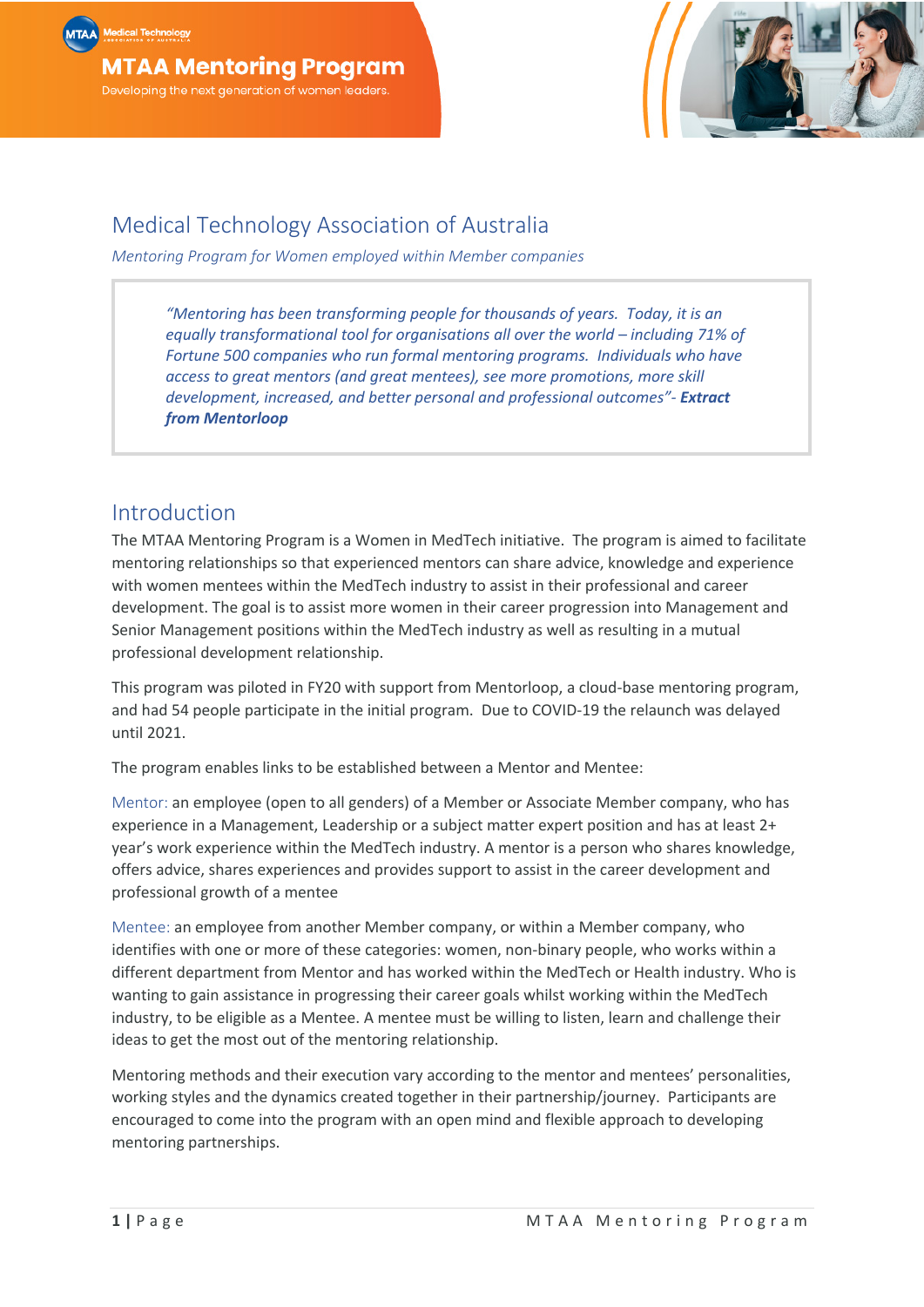

The program will be available to employees of Member companies and Associate Member companies.

"*The delicate balance of mentoring someone is not creating them in your own image but giving them the opportunity to create themselves".* Steven Spielberg

# MTAA Women in MedTech Mentoring Advisory Committee

The original 2019-committee consisted of:

Rebecca Cortiula, MD, Terumo Nicki Walsh, Human Resources Director, Tunstall Healthcare Kristina Ek, EA & Office Manager, MTAA Katherine Purcell, Human Resources Advisor, MTAA

The 2021 committee are:

Rebecca Cortiula, Snr MD Varian Lyn Davies, MD Tunstall Naeema Mohamed, RA&QA Manager, Zimmer Biomet Katherine Purcell, Mentoring Coordinator & Human Resources Advisor MTAA

The sub-committee is responsible for:

- Structure of Mentoring Program.
- Oversee the selection and matching process to ensure appropriate mentoring pairs
- Provide advice and counsel to mentors and mentees during the program as needed.
- Formally review the program and implement improvements.

## Purpose of the MTAA Mentoring Program

The purpose of the MTAA Mentoring Program is to facilitate mentoring relationships so that experienced mentors can share advice, knowledge, and experiences with mentees, resulting in a mutually beneficial professional development relationship.

The program is not designed to assist mentees with employment opportunities within Mentor companies. It is a program to aid the mentee in their professional and career development. In the event a mentee is employed by their mentor's organisation during the mentoring program, the pair will either be reassigned or cease participating in the program.

A member company will need to agree to support a Mentor within their organisation to mentor an employee from a different department within their organisation to participate within the program.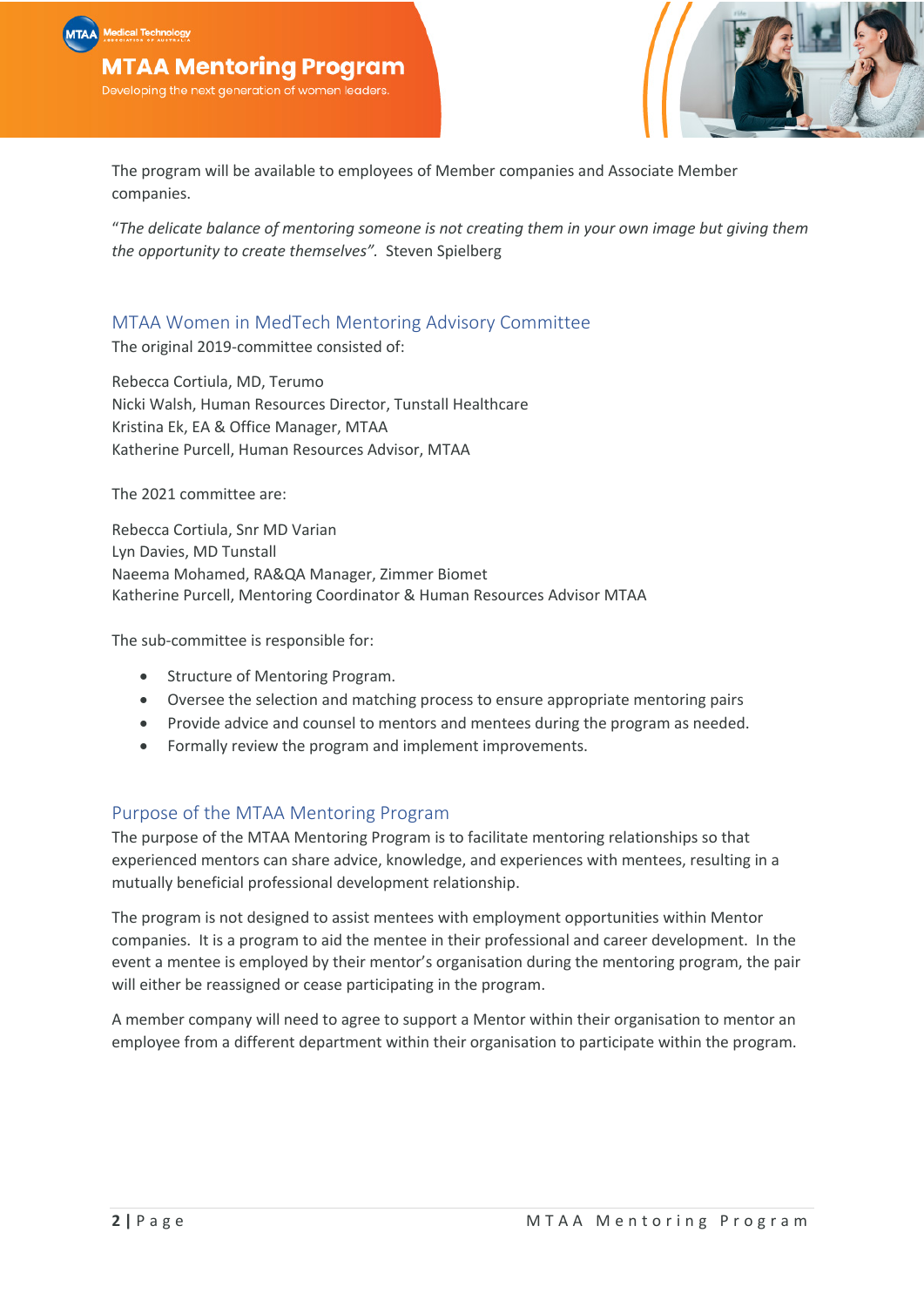

### Objectives:

- Increase opportunities for employees who identifies with one or more of these categories: women, non-binary people employed within a MTAA member company to access Mentors, who are subject matter experts, Managers and Leaders, who can offer mentoring/coaching to assist them achieve their career goals.
- Allow more experienced MedTech Managers, Leaders, Professionals to provide guidance and support to mentees as they transition within the MedTech industry.
- Encourage mentors to embrace the professional engagement, collaboration and support less experienced women who are pursuing a career within the MedTech industry.

### Definitions:

Mentor: A mentor is an employee of a Member company or Associate Member company, who has experience in a Management, Leadership or subject matter expert position and has at least 2+ year's work experience within the MedTech industry. A mentor is a person who shares knowledge, offers advice, shares experiences and provides support to assist in the career, professional and personal growth of a less experience person, mentee. A Mentor is open to all genders.

Mentee: A mentee is anyone who identifies with one or more of these categories: women, nonbinary people, of a Member company, who is employment within the MedTech or Health industry, who is wanting to gain assistance in progressing their professional and career goals whilst working within the MedTech industry. A mentee is someone seeking professional and personal career development and growth through the assistance of an experienced member within the MedTech industry. A mentee must be willing to listen, learn and challenge their ideas to get the most out of the mentoring relationship.

# Benefits of the MTAA WiMedtech Mentoring Program

### Benefits for a Mentor:

- Further development of mentoring and coaching skills, including providing feedback, communication and interpersonal skills.
- Contributing to the MedTech Industry.
- Staying in touch with emerging issues relevant to less experienced professionals.
- Networking with other MedTech professionals through mentoring events.

#### Benefits for a Mentee:

- Identifying professional growth and development areas for career advancement.
- Partnered learning.
- Access to an independent, confidential support system.
- Clarifying career goals and assistance with overcoming career challenges enabling progression toward career aspirations.
- Networking with other MedTech professionals through mentoring events.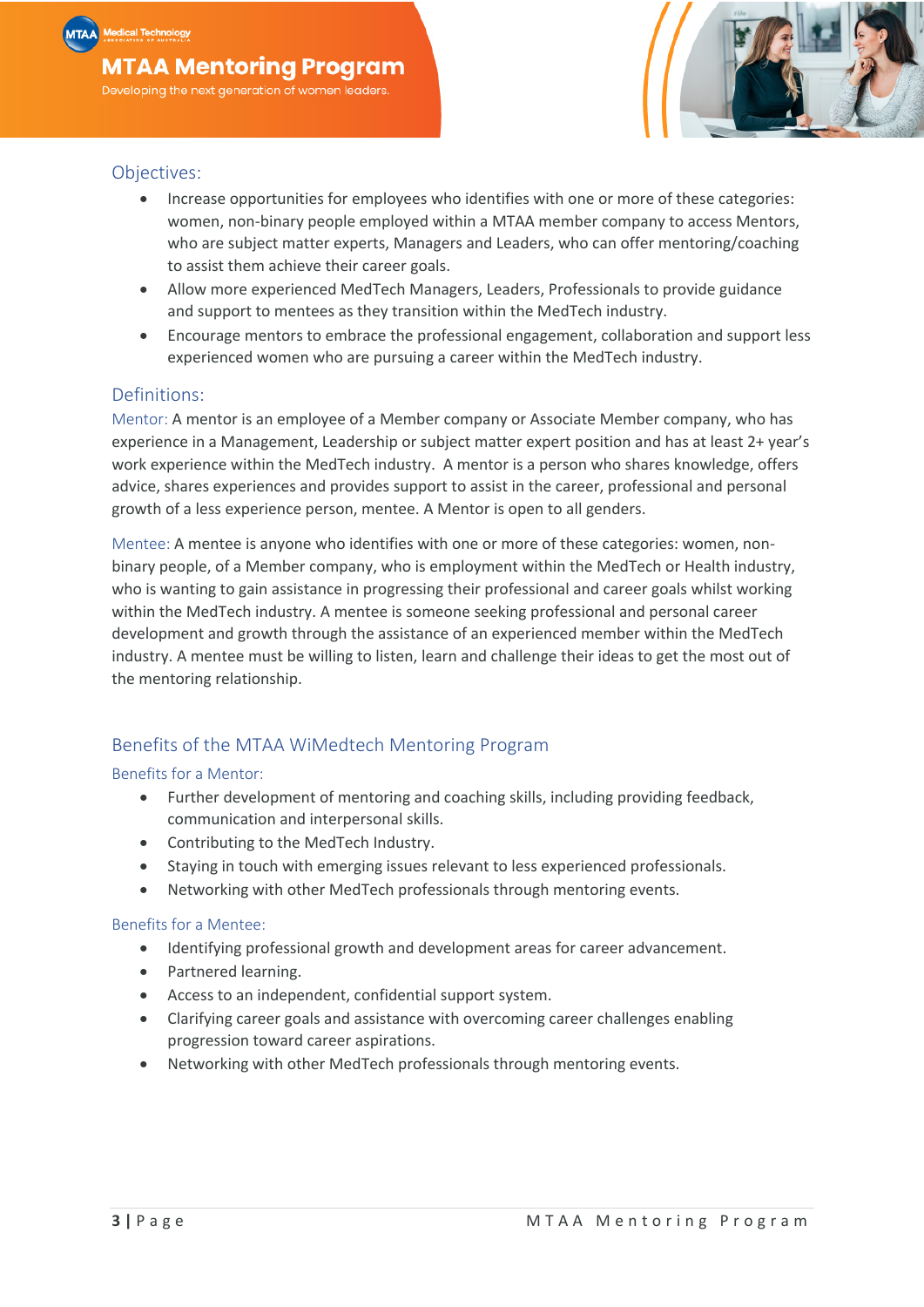

# Program Timeline and Registration

The initial pilot program registration will open in May 2021, with the intention of Mentors and Mentees being advised of outcome by mid to late June 2021. Registration will be via an application form for Mentees and Mentors with detailed questions to ensure appropriate matching of mentoring pairs.

# Program Guidelines

# *Program Eligibility & Requirements*

Mentee:

- Is anyone who identifies with one or more of these categories: women, non-binary people and is an employee of a Member company, who has been employed within the MedTech or Medical industries, who is wanting to gain assistance in progressing their professional and career goals, whilst working within the MedTech industry.
- Require a letter from employer to confirm their permission for the employee to participate in the program.
- Submit a Mentee application form.
- Commit to the program for its duration expected timeframe 9-12 months.
- Participate in a minimum of six mentoring sessions over seven months and complete program evaluation.
- Agree to signing and adhering to a Mentoring Agreement, including confidentiality with Mentor. It is necessary to ensure information shared with each other remains confidential.
- The Member company must retain membership with MTAA for the duration of the program.

### Mentor:

- Is an employee of a Member or Associate Member company, who has experience in a Management, Leadership or a subject matter expert position and has at least 2+ year's work experience within the MedTech industry to be eligible as a Mentor
- Require a letter from Employer to confirm their permission for the employee to participate in the program.
- Submit a mentor application form.
- Commit to the program for its duration expected timeframe 9-12 months.
- Participate in a minimum of six mentoring sessions over seven months and complete program evaluation.
- Agree to signing and adhering to a Mentoring agreement including confidentiality with Mentee. It is necessary to ensure information shared with each other remains confidential.
- Member company must retain membership with MTAA for the duration of the program.

The mentoring relationship will be determined by the experience, goals, and objectives of the mentee and therefore, be flexible and negotiable. The program is voluntary and confidentiality between the Mentee and Mentor is essential to establish a mutually respectful, honest, and open communication.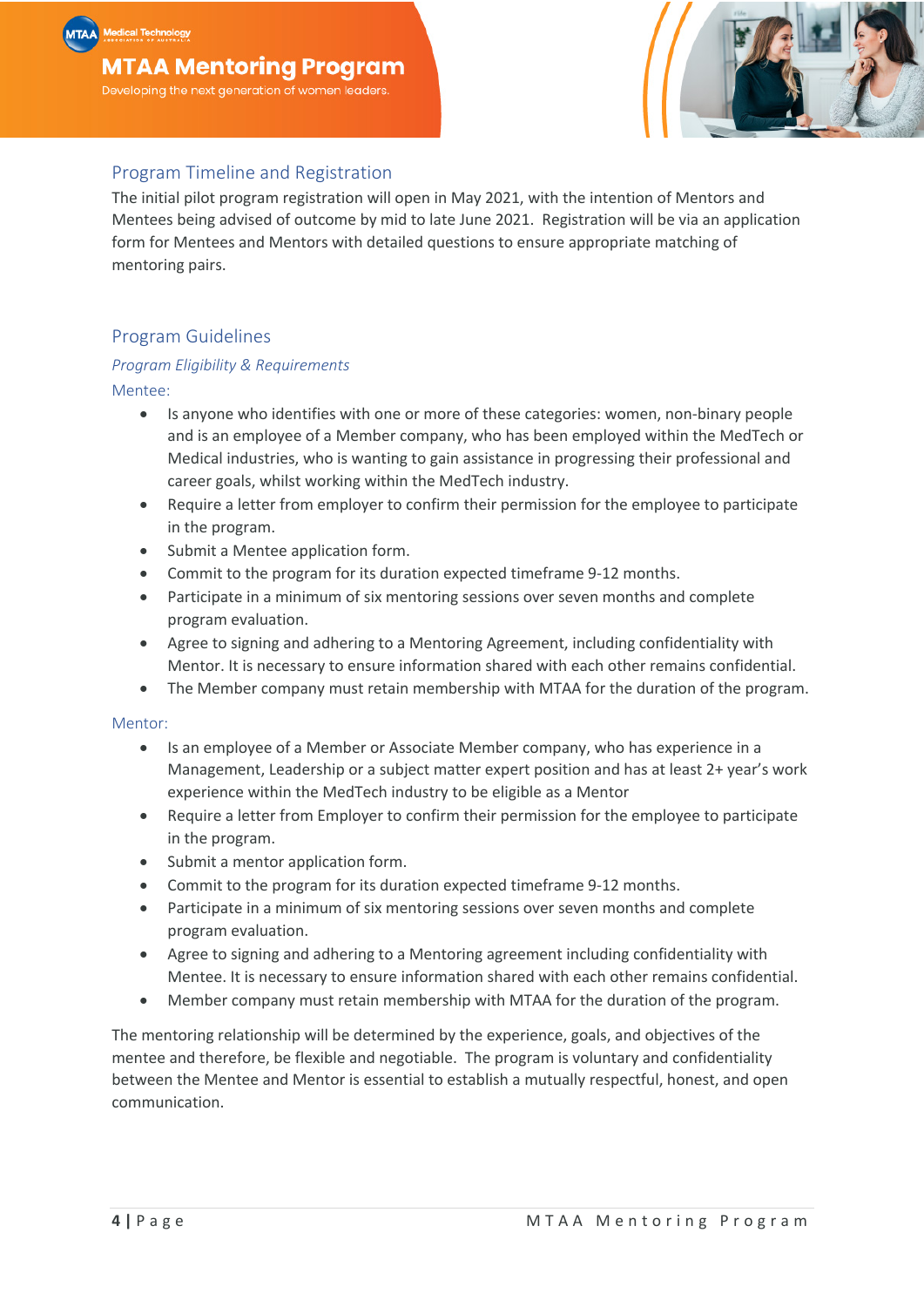

Program Delivery: Once Mentees and Mentors receive their match; the program is then largely managed by both parties. Mentees and Mentors set up their meetings, communication schedule and plan objectives/goals for each meeting.

The minimum time commitment that MTAA recommends is one hour per month. We recommend that the mentoring pair set up their mentoring schedule and expectations at the commencement of the program during their first meeting.

## Roles and Responsibilities:

*Roles and responsibility of Mentees:*

- Upon receipt of match contact your Mentor within one week of receipt.
- Agreement with Mentor to plan for meeting and catching up.
- Schedule a meeting at a convenient time for both of you, at least once a month, with your Mentor.
- Use a variety of methods to initiate contact, ie. phone, email, face to face, Skype, Zoom etc.
- Accept responsibility for your own development and define your learning needs.
- Be honest and clear with your Mentor about what you would like to learn and achieve, ensuring you both have an understanding of your goals.
- Ensure confidentiality is maintained at all times.
- Be willing to listen, show ability and desire to learn.
- Be proactive in the relationship and seek guidance.
- Develop new skills and knowledge to apply to your career.
- Keep commitments you make with your mentor.
- Be aware that mentors may have many pressures on their time, be understanding and catch up at a convenient time for both of you.
- Plan the meeting ahead, create a list of things you would like to discuss that you feel will be relevant to your development.
- Ask for feedback and provide the mentor with feedback when required.
- Be receptive to constructive suggestions and assistance.
- Access and explore the recommended tools and resources that may be available through the program.
- Adhere to compliance to avoid anti-competitive behaviour.
- Address any concerns in a mutually agreed manner with the Mentor and/or MTAA Mentoring Coordinator
- Mentees should be aware that the advice provided by their Mentor is an individual opinion only.
- Mentees should contact their HR team, and/or Lifeline, Beyond Blue or Local Doctor if they are experiencing any significant work/home related issues.

### *Roles and responsibilities of Mentors:*

- Ensure to respond to Mentee introductory email within 48 hours of receiving it.
- Agreement with Mentee to plan for meeting and catching up.
- Schedule a meeting at a convenient time to both of you, at least once a month, with your Mentee.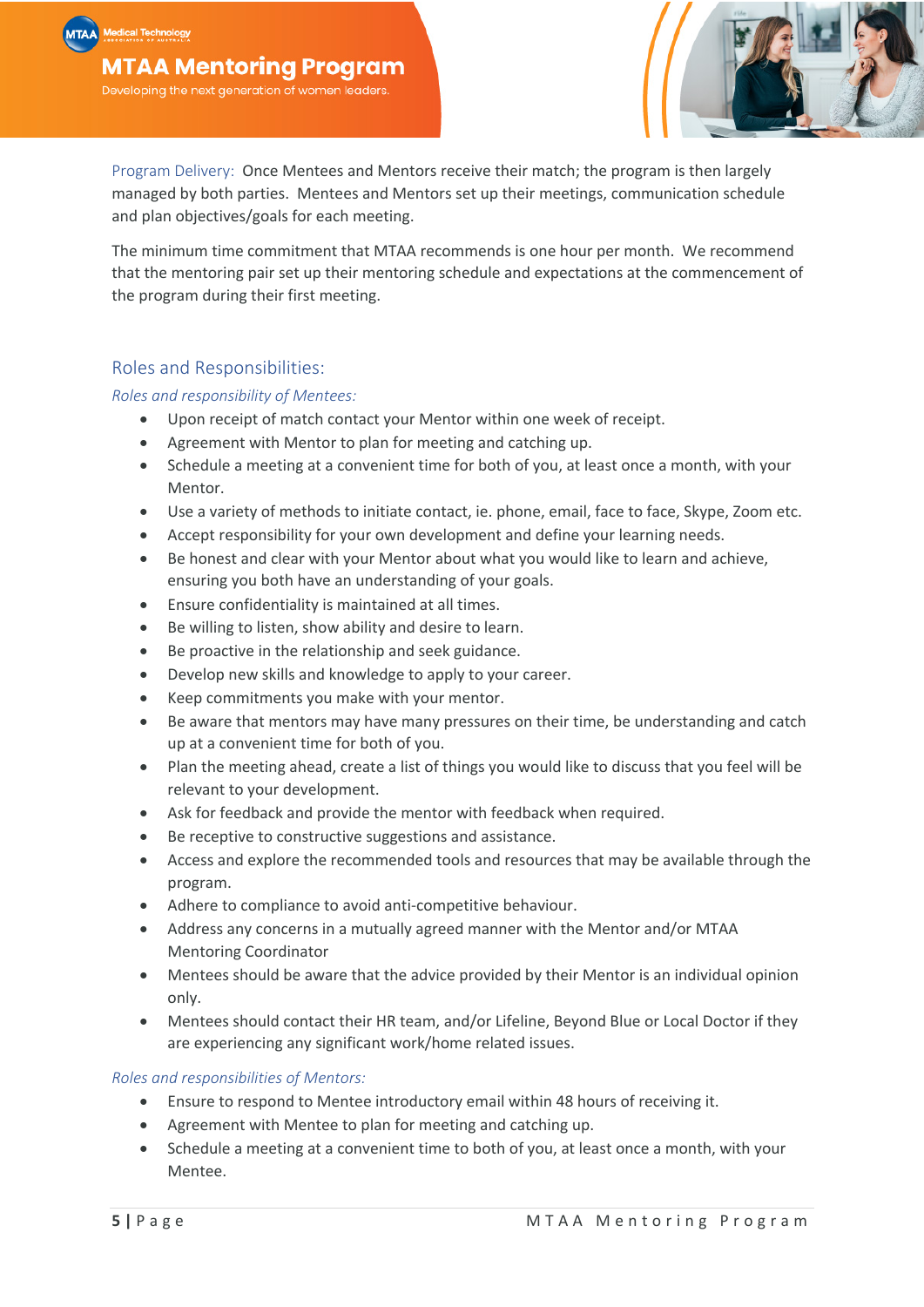Developing the next generation of women leaders.

- Use a variety of methods to initiate contact, ie. phone, email, face to face, Skype, Zoom etc.
- Support and assist Mentee achieve their goals and objectives they have set for the mentoring program.
- Ensure confidentiality is maintained at all times.
- Be willing to listen objectively and communicate with your Mentee.
- Be encouraging and facilitate raising the bar in relation to your Mentee's potential.
- Provide advice, guidance, and constructive feedback on your Mentee's professional and career specific goals, as appropriate.
- Ask questions that will encourage Mentees to explore issues from a variety of perspectives.
- Demonstrate cultural sensitivity to varied Mentee backgrounds.
- Ensure adequate time and support mechanisms are made available to Mentees.
- Try and plan the meeting ahead of time, have some initial questions prepared to ask your Mentee or relevant experience or case studies, to share which may help the Mentee in situations they might face in their career.
- Where appropriate, facilitate networking opportunities and explore career development opportunities with your Mentee.
- Access mentoring tools/resources that may assist you and Mentee identifying specific issues that can assist the Mentee.
- Know your own professional boundaries and areas of expertise/knowledge and refer the Mentee to other specialists for advice as required.
- Adhere to compliance to avoid anti-competitive behaviour.
- Address any concerns in a mutually agreed manner with the Mentee and/or MTAA Mentoring Coordinator.
- If a mentee is sharing concerns regarding either work and/ or home related issues that are affecting their health, Mentors should advise them to contact their HR team, and/or Lifeline, Beyond Blue or Local Doctor.

### Program Support

WiMedtech Forums

MindTool guides www.mindtools.com

Mentor / Mentee networks

#### Initial Meeting:

During your initial meeting it is important to establish some key phases in the mentoring relationship. The following areas for discussion are a guide:

- Exchange background information and the reasons why you became involved in the program.
- Establish the mentoring partnership guidelines.
- Develop a draft schedule for subsequent meetings/catch ups.
- Discuss process for developing Mentee's goals and objectives for the program.
- Preparing for mentoring meetings.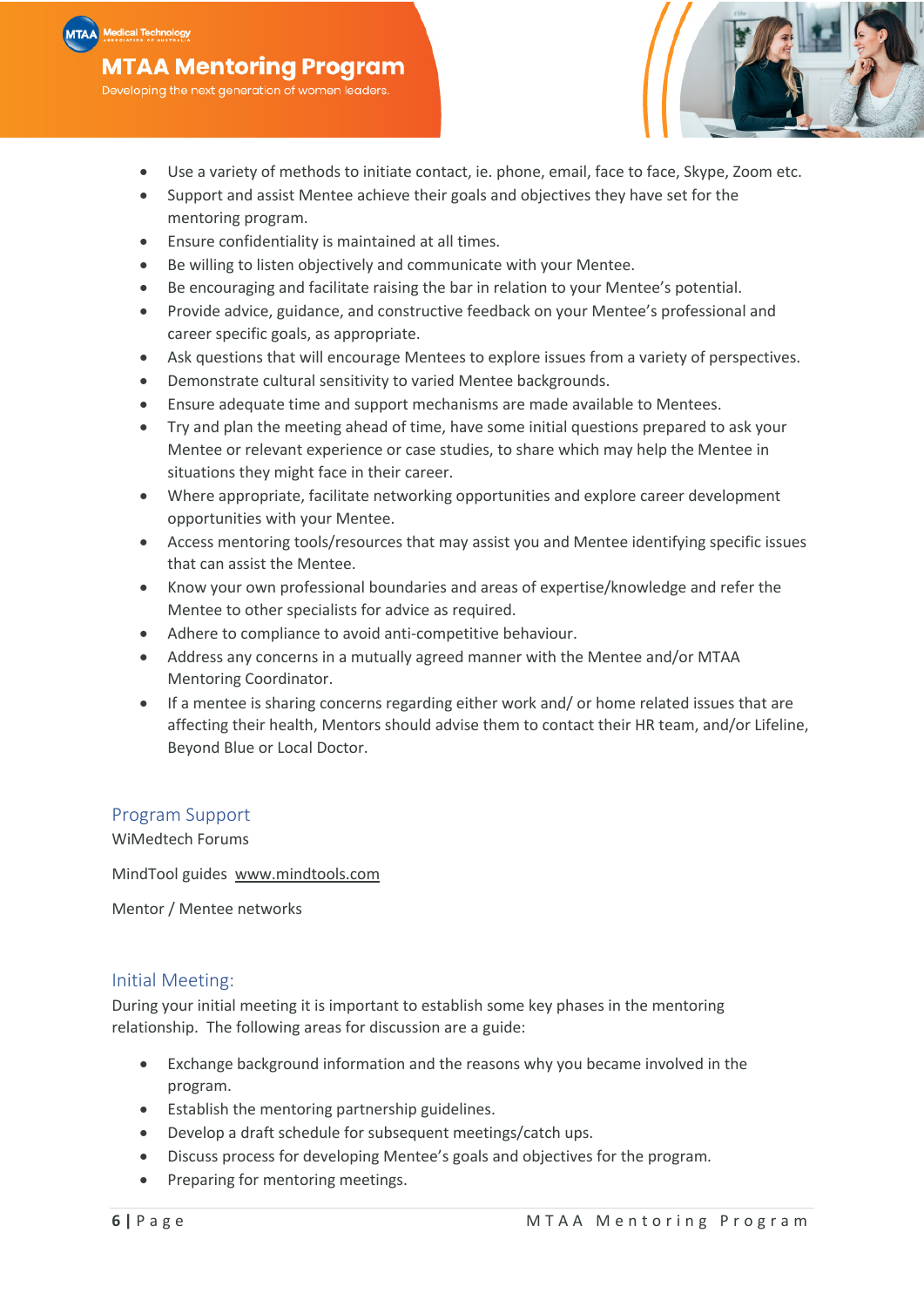

- How formal or informal and how flexible the mentoring partnership will be?
- How often will you meet?
- What is your preferred method of meeting? (ie. face to face, phone, Skype, Zoom, email etc)
- What meeting day and time best suits you both? How long will the meetings last?
- What is the appropriate notice if you need to cancel or postpose a meeting?
- How will you ensure confidentiality and trust?
- Most acceptable way in contacting your mentor if outside of schedule, ie. phone, email, and appropriate times to contact them, ie. outside of workhours?

## Goal Setting and Objectives: SMART Goals

During the first and second meetings the Mentee should brief their Mentor on their overarching learning goals, objectives and what they would like to accomplish during the program. Setting goals provides Mentees with a long-term vision and short-term motivation. It assists both the Mentee and Mentor plan for their sessions together.

- **Specific –** to be clear about what is required and what you want to accomplish.
- **Measurable**  identify how you will determine whether the goal has been achieved. A goal can be much more motivating if you can track and record your progress and see how you are doing.
- **Attainable –** your goal should be challenging but also achievable**.**
- **Realistic –** can your goal really be achieved? Think not only about the goal, but also your own personal circumstances**.**
- **Timeframe –** when will you complete this goal by? How much time will you need to put in on a regular basis to achieve this goal?

## Mentoring Meetings

Every mentoring session should be both personable and purposeful. It is important for the Mentor to guide the mentoring relationship, however the Mentee should drive their learning and development. Mentors and/or Mentees may wish to develop agenda items collaboratively or use the outline below to help brainstorm before mentoring sessions and reflect on after. Mentees should ensure that topics are relevant to discuss with their Mentor.

### *Preparation:*

- Are there any issues, situations, concerns, or topics you would like to discuss during your next mentoring session?
- What thoughts have you had around the issue to date?
- How does this issue link to the bigger picture of professional, career and/or personal life?
- What information will help my mentor to understand the situation?
- What factors are impacting on the situation? Is there one issue, or several mixed issues?
- Why should I change the situation?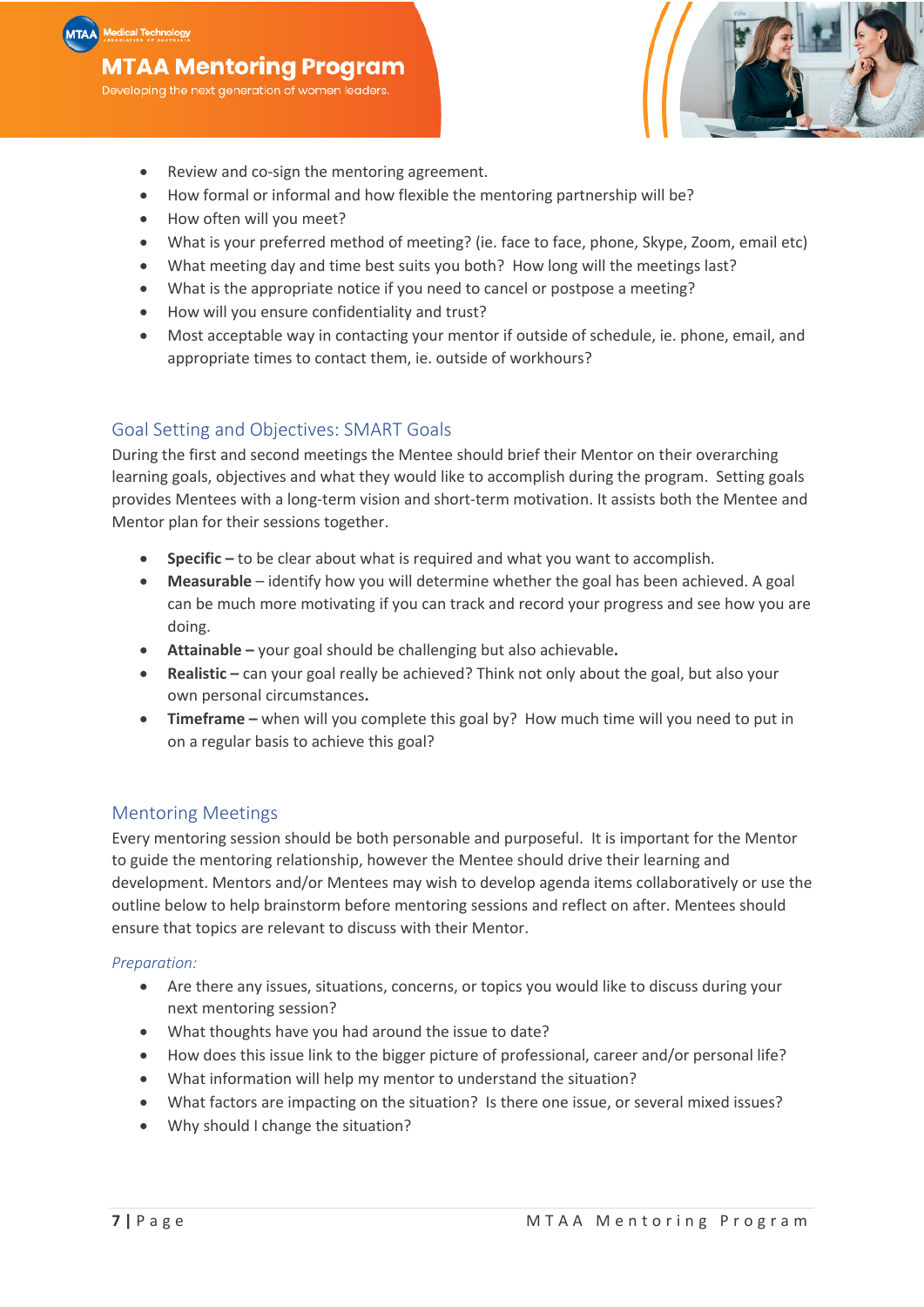Developing the next generation of women leaders.



# *Reflection*

- Summarise the points discussed.
- What did you learn and achieve?
- What would you do differently as a result?
- What decisions and action plan are you going to take?
- What was good about the mentoring session?
- What didn't work or wasn't successful about the mentoring session?
- What will you focus on between now and the next session?
- Date and time of next mentoring session.

# Mentoring Agreement

The purpose of the Mentoring Agreement is**:**

- Each person understands what is expected from them.
- Each person agrees to their role and responsibilities.
- Confidentiality, privacy, respect and honesty is strictly adhered to.
- The arrangement is formalised, helping to gain dedication and commitment from both parties.
- It is expected that if the mentoring relationship is not working for any reason that MTAA will be notified immediately to ensure that the matter is addressed and, if necessary, a new Mentor/Mentee is sourced.

# Code of Conduct for the MTAA Mentoring Program

In applying for and entering the MTAA Mentoring Program it is understood that the Code of Conduct is always to be adhered to:

- The Mentoring Program requires dedication from both parties to make it work. It is expected that the Mentor/Mentee, in becoming part of the Mentoring Program, will provide time to share ideas, knowledge and experiences with their partner in the mentoring relationship.
- It is expected that Mentors/Mentees will complete the application form honestly, for the matching to be as successful as possible.
- The Mentor helps the Mentee with the quality of their thinking about their self-development and career management; and in doing so, learns about him/herself.
- The Mentor may take many roles: being a role model, sounding board, helping build networks and career support, sometimes simply being there to listen and challenge. The Mentor responds to the Mentee's developmental needs and agenda; it is not the Mentor's role to impose their own agenda.
- Mentor and Mentee must respect each other's time and other responsibilities, ensuring they do not impose beyond what is reasonable.
- Mentor and Mentee must also respect the position of third parties, such as line managers or team colleagues.
- It is expected that if the mentoring relationship is not working for any reason, that MTAA will be notified immediately to ensure that the matter is addressed and if necessary, a new Mentor/Mentee allocated.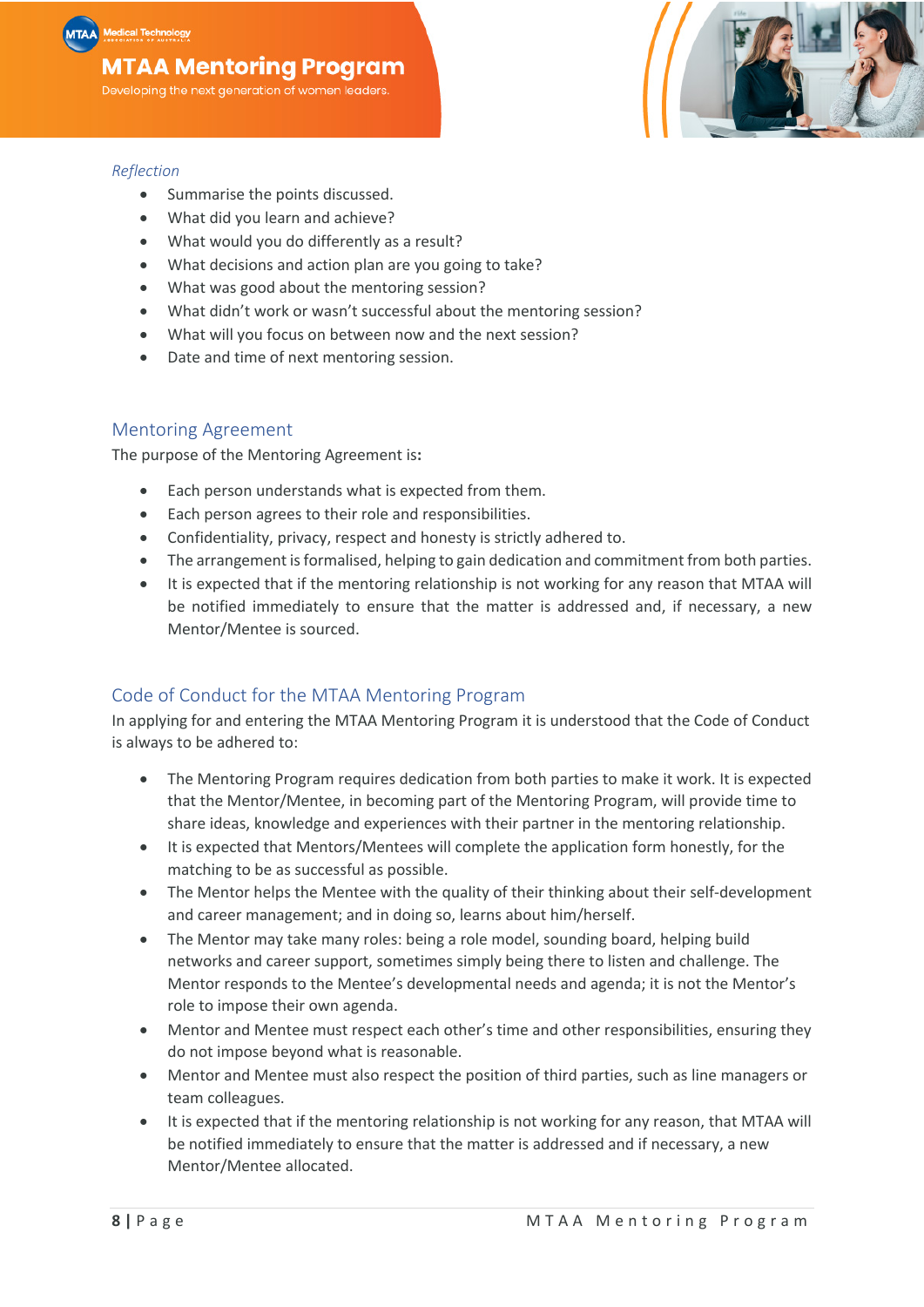

- The candidate should understand that once they make the commitment to participate in the MTAA Mentoring Program that if for any reason they cannot see the program though to its conclusion, they need to notify MTAA Mentoring Coordinator and their Mentee/Mentor as soon as possible. Participants wishing to withdraw from the program are required to complete a formal withdrawal process.
- It is expected that within the mentoring relationship there will be no bullying, abuse or misconduct on the part of the Mentor or Mentee and that failure to abide by this may result in termination from the program and further action if necessary.
- During the course of the mentoring relationship, the Mentor and Mentee will not enter into any commercial arrangements. Neither party may attempt to induce the other to buy goods or services from themselves or related parties.
- During the course of the mentoring relationship, the Mentor and Mentee will avoid any romantic or sexual relationship, taking action to avoid such intimacy or withdrawing from the program if necessary.
- It is expected that the Mentor/Mentee, in becoming a part of the Mentoring Program, will provide time to share ideas, knowledge and experiences with their partner in the mentoring relationship.
- It is expected that confidentially and privacy of the Mentor/Mentee will be strictly adhered to and that failure to do so may result in termination from the program and further action if necessary.
- It is expected if a mentee is sharing concerns regarding either work and/ or home related issues that are affecting their health, Mentors should advise them to contact their HR team, and/or Lifeline, Beyond Blue or Local Doctor.
- It is expected that the Mentor and Mentee will adhere to their Employer's confidentiality, Code of Conduct and Anti-competitive policies and procedures.

# Complaints and Grievance Policy for the MTAA Mentoring Program

The MTAA WiMT Mentoring Program, Mentoring Coordinator, is responsible for dealing with any complaints relating to the Mentoring Program. In response to any complaint MTAA will treat all matters seriously and sympathetically. It will act promptly in an attempt to resolve the matter. It will keep the matter confidential in accordance with this policy and it will document the complaint, investigation and any conclusion our outcome reached.

Where a complaint is not of a serious nature, such as a minor breach of the Code of Conduct, the Coordinator may seek to mediate a resolution or the participant may be offered an alternative Mentor or Mentee if the complaint relates to the conduct of the other participant.

Where a complaint is of a serious nature, such as an allegation that a participant has repeatedly breached the Code of Conduct or an allegation of harassment, the MTAA may, on the recommendation of the Mentoring Coordinator, refer the matter to the participant's employer and terminate the mentoring partnership. Where the aggrieved party or complainant still wants to participate in the Mentoring Program, the MTAA will make reasonable attempt to find the participant a new mentorship partner if one is available.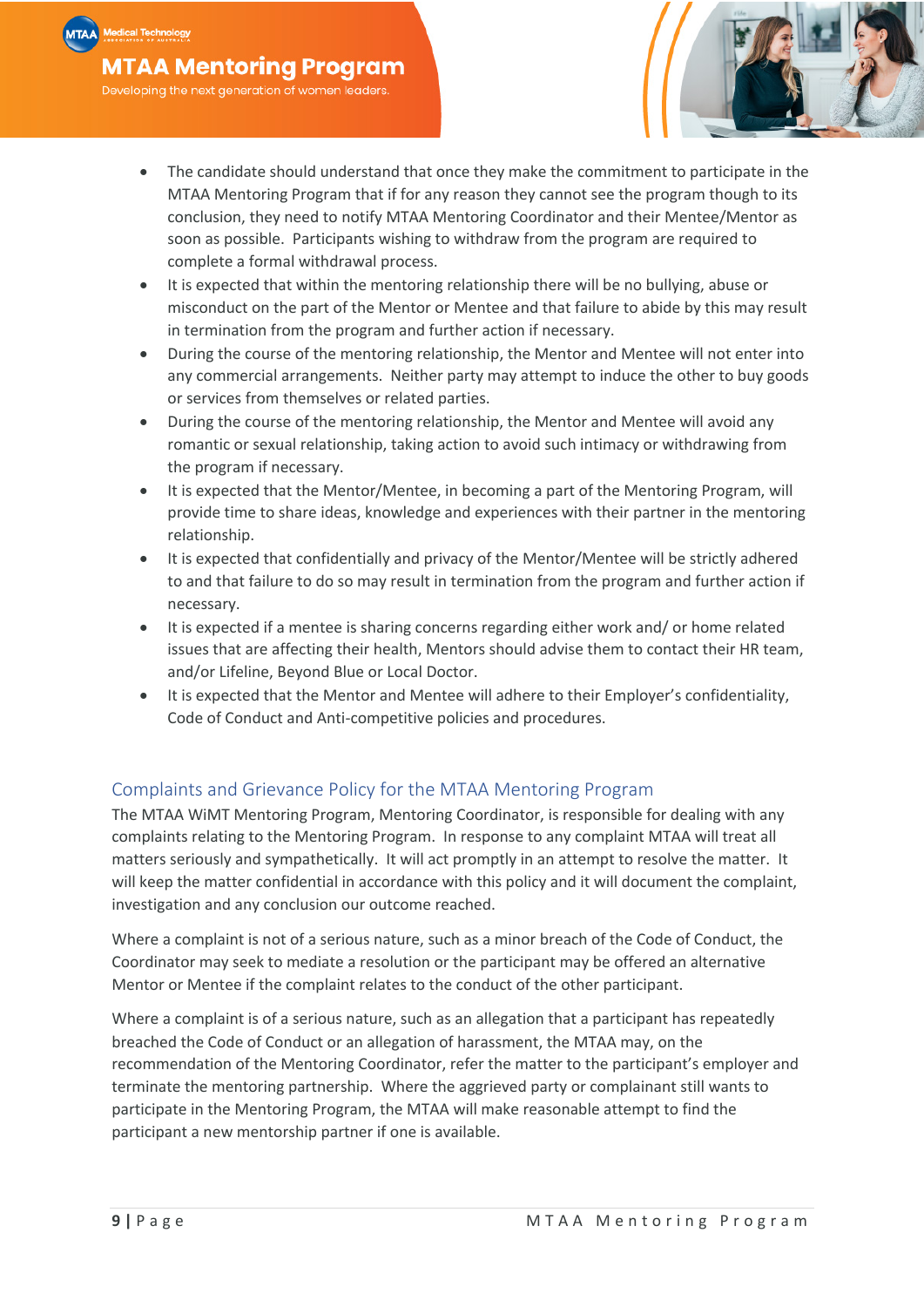

The MTAA may assist an employer to conduct an investigation. Where the MTAA chooses to assist it will endeavour to maintain the confidentiality of participants in the program and will seek to keep witness involvement to the minimum necessary to establish the facts. The MTAA will also keep an accurate record of all information gathered during the course of the investigation, which may be produced to the respondent's employer at the discretion of the MTAA

MTAA WiMT Mentoring Program Coordinator contact: Katherine Purcell, Mentoring Coordinator, kpurcell@mtaa.org.au

Attached is Mentoring Agreement.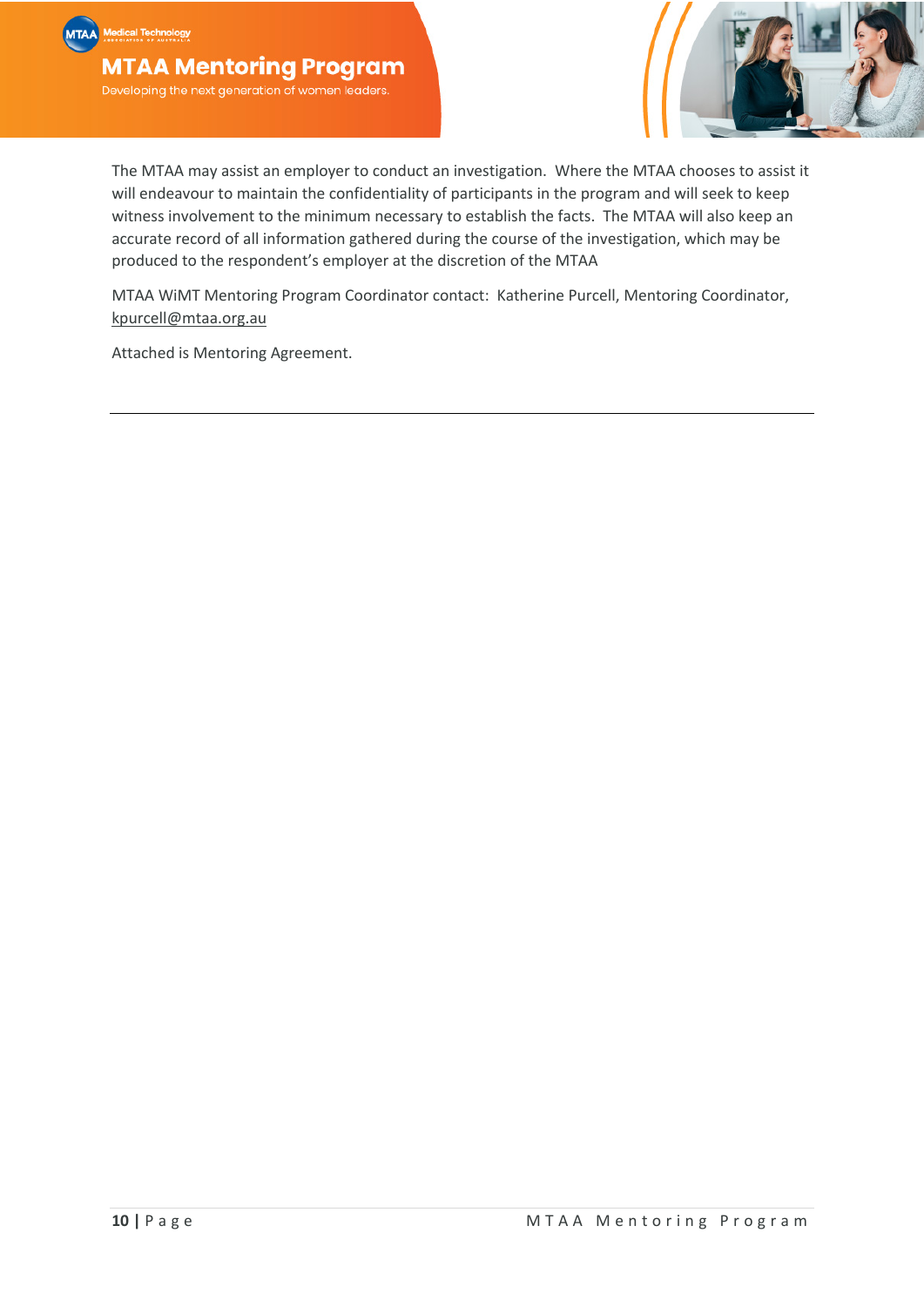



# MTAA Mentoring Agreement

| Name of Mentor            |  |
|---------------------------|--|
| Position Title of Mentor  |  |
| Name of Mentor's Employer |  |
| Name of Mentee            |  |
| Position Title of Mentee  |  |
| Name of Mentee's Employer |  |

#### *1. Background*

- 1.1 This agreement should be used when commencing a mentoring partnership. It will assist in creating a structure and guideline for both the Mentor and Mentee. This is a commitment and agreement of dedication and confidentiality.
- 1.2 The Mentor and Mentee should retain a signed copy of this Agreement, and a copy of it to be given to MTAA.

#### *2. Mentoring Program Manual*

2.1 The Mentor and the Mentee agree to enter into a mentoring partnership in accordance with the Mentoring Manual and other mentoring guidelines produced by MTAA from time to time.

#### *3. Establishing Mutual Goals*

3.1 The Mentor and the Mentee acknowledge that no outcome is promised or guaranteed, however, they agree to work together to achieve the mutual goals they establish between them.

#### *4. Commitments*

- 4.1 The successful partnership between the Mentor and the Mentee is based on trust, honesty and confidentiality.
- 4.2 The Mentor and Mentee each agree to:
	- (a) Read the Manual prior to signing this agreement.
	- (b) Engage in open and honest communication with each other.
	- (c) Keep their commitments to each other.
	- (d) Provide each other with constructive feedback.
	- (e) Listen to each other.
	- (f) Participate in a minimum of a least six mentoring sessions for approximately one hour per meeting.
	- (g) Attend scheduled meetings.
	- (h) Attend mentoring events.
	- (i) Advise MTAA if the Mentee becomes employed at the Mentor's organisation/place of work and resign from the MTAA mentoring program.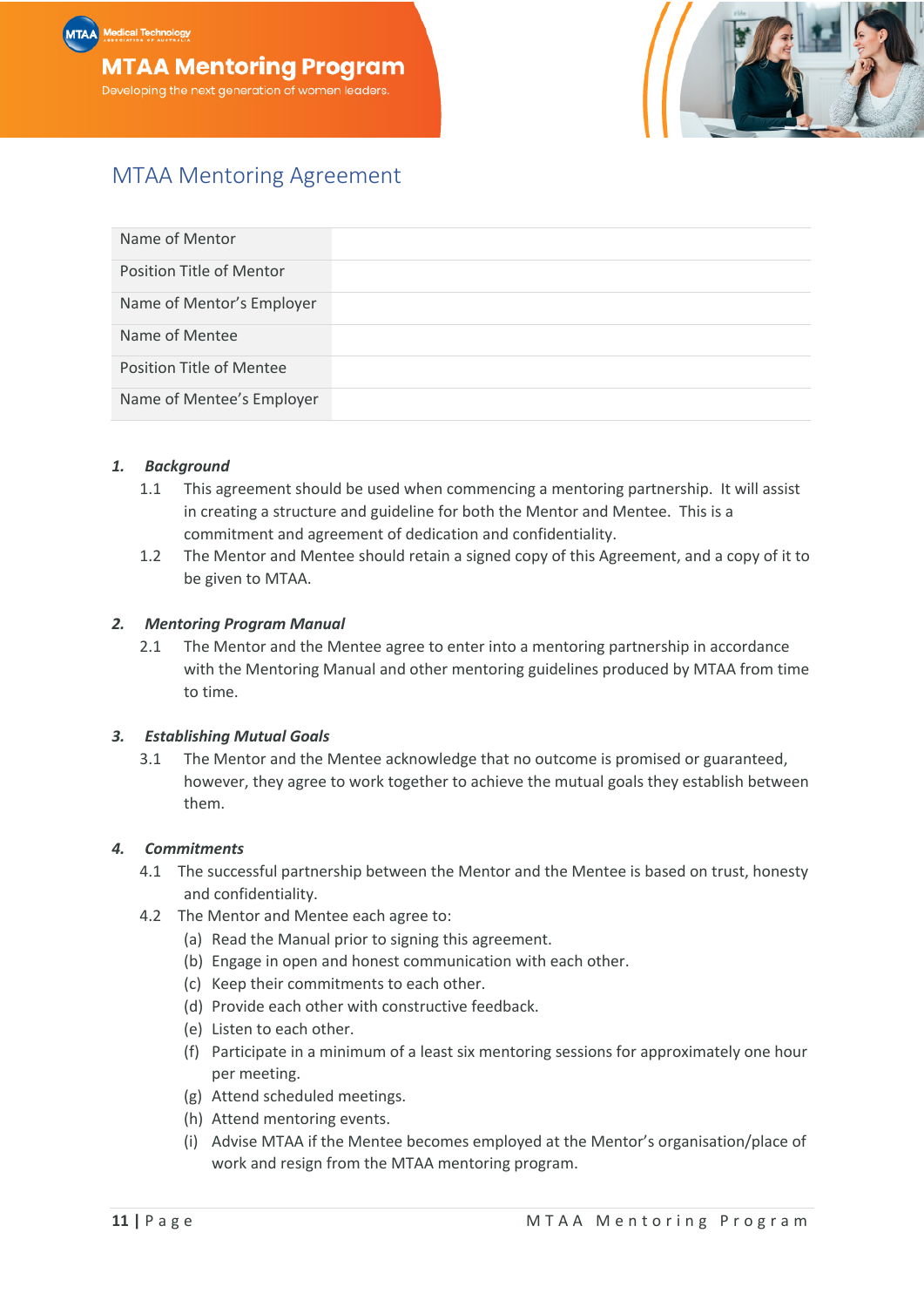

- (j) Participate in evaluation of the mentoring experience.
- (k) Work towards the growth and development of each other.

### *5. Confidentiality*

- 5.1 Subject to clause 5.4 and 5.5, the Mentor and Mentee each agree to hold their conversations in confidence and not violate the trust that is required for this partnership to be effective.
- 5.2 If the Mentor is aware the Mentee is going to share confidential Corporate information that may need to be passed onto another individual, the conversation should be stopped, and the Mentee reminded of the confidentiality requirement.
- 5.3 The Mentor and Mentee must adhere to their employer's Confidentiality, Code of Conduct and Anti-competitive policies and procedures.
- 5.4 If a Mentor or Mentee holds any serious concerns regarding the mental health of their partner (Mentor or Mentee) that amount to a reasonable belief that their partner or a third party, may suffer imminent harm as a result of their partner's health condition the Mentor or Mentee must inform MTAA who will notify the partner's HR team. The Mentor or Mentee should only inform MTAA if the Mentor or Mentee has advised their partner to contact their HR team, and/or Lifeline, Beyond Blue or Local Doctor and their partner has not done so and the Mentor or Mentee continues to have a reasonable belief that an individual may suffer imminent harm.
- 5.5 Where a participant of the Mentoring Program makes a complaint to the Mentoring Coordinator in accordance with the Complaints and Grievance Policy, they may disclose to the Coordinator the contents of conversation they have had with their Mentor or Mentee where those conversations relate to the subject of the complaint.

#### *6. Code of Conduct*

6.1 The Mentor and Mentee each agree to adhere to the Code of Conduct noted in the Mentoring Manual.

#### 7. *Privacy*

7.1 The Mentor and the Mentee will observe the requirements of the Privacy Act 1988 (Cth) during the currency of this agreement.

#### 8. *Disputes and Termination*

8.1 If a dispute arises in connection with this agreement or the mentoring process then: (a) a party should inform the other party of the nature of the dispute.

(b) the parties involved should discuss the dispute and seek a resolution of it to their mutual satisfaction.

(c) if the parties cannot resolve the dispute without the intervention of MTAA then they, or one of them, should seek the assistance of the MTAA in resolving the issue and this will not constitute a breach of confidentiality under this agreement.

(d) if a dispute cannot be resolved and the Mentor or the Mentee wishes to terminate this agreement and the mentoring partnership before the end of the program that party should notify the other and MTAA Mentoring Coordinator in writing of the termination.